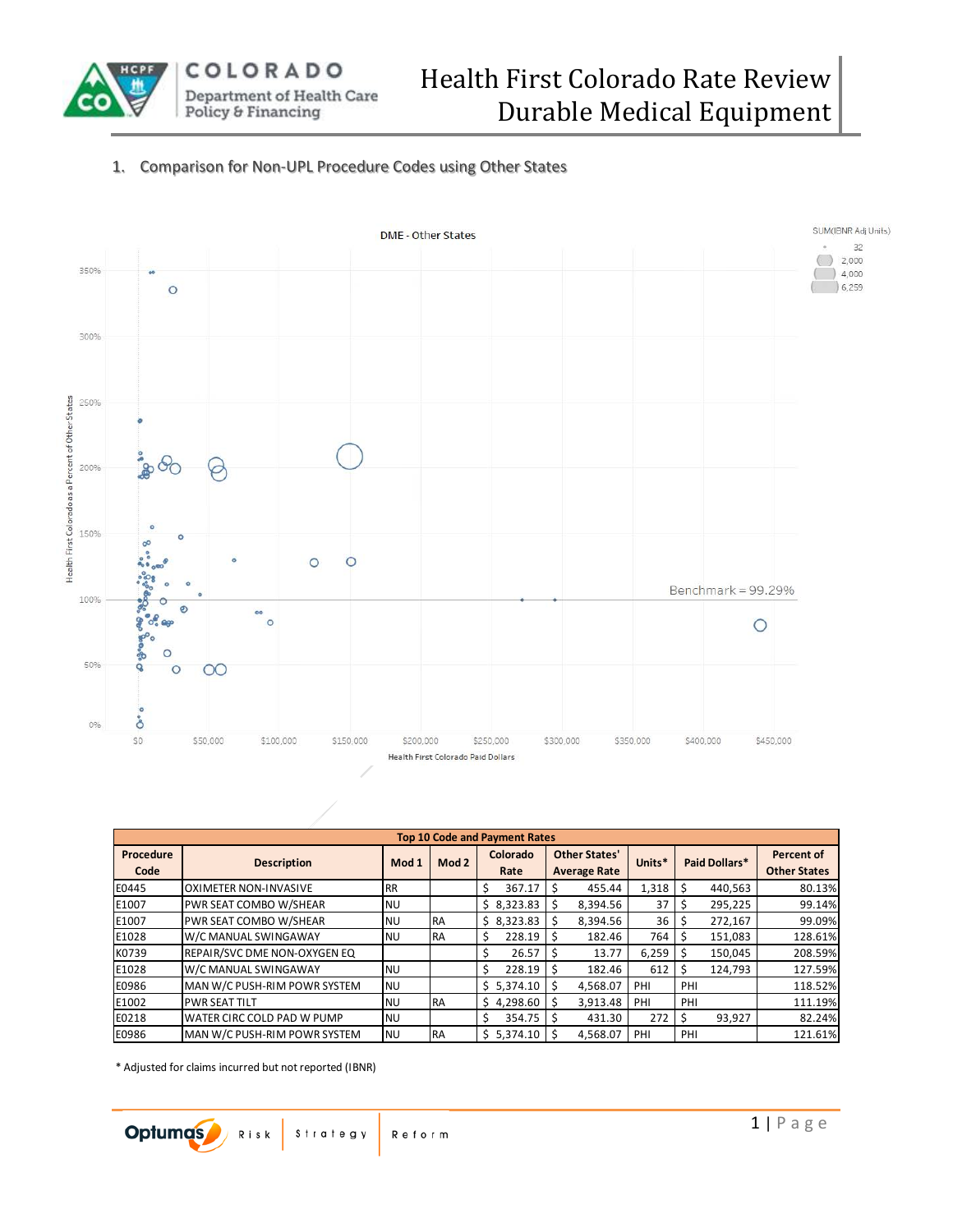

## 2. Comparison for Non-UPL Procedure Codes using Medicare



|                   |                               |           |           |                  | <b>Top 10 Code and Payment Rates</b>     |                  |                 |               |                        |
|-------------------|-------------------------------|-----------|-----------|------------------|------------------------------------------|------------------|-----------------|---------------|------------------------|
| Procedure<br>Code | <b>Description</b>            | Mod 1     | Mod 2     | Colorado<br>Rate | <b>Medicare</b><br><b>Rate Group</b>     | Medicare<br>Rate | Units*          | Paid Dollars* | Percent of<br>Medicare |
|                   |                               |           |           |                  |                                          |                  |                 |               |                        |
| K0606             | AED GARMENT W ELEC ANALYSIS   | <b>RR</b> |           |                  | \$1.591.43 Medicare POS Rate - Non Rural | \$2.899.50       | 245             | 381.292       | 54.88%                 |
| E0562             | HUMIDIFIER HEATED USED W PAP  | <b>NU</b> |           |                  | 239.70 CBA Denver Rate                   | 136.56           | 1,569           | 365.062       | 176.29%                |
| E0562             | HUMIDIFIER HEATED USED W PAP  | <b>NU</b> |           |                  | 239.70 Medicare POS Rate - Non Rural     | 133.55           | 1,068           | 248.484       | 180.26%                |
| E0562             | HUMIDIFIER HEATED USED W PAP  | <b>NU</b> |           |                  | 239.70 Medicare POS Rate - Rural         | 223.90           | 591             | 138,099       | 107.07%                |
| E0562             | HUMIDIFIER HEATED USED W PAP  | <b>NU</b> |           |                  | 239.70 CBA Colorado Springs Rate         | 137.95           | 462             | 107.499       | 174.43%                |
| E0973             | W/CH ACCESS DET ADJ ARMREST   | <b>NU</b> |           |                  | 128.12 CBA Denver Rate                   | 47.97            | 487             | 58,519        | 282.94%                |
| K0606             | AED GARMENT W ELEC ANALYSIS   | <b>RR</b> |           |                  | \$1.591.43 Medicare POS Rate - Non Rural | \$2.899.50       | 31 <sup>1</sup> | 48.123        | 54.87%                 |
| E2611             | lgen use back cush wdth <22IN | NU        |           |                  | 345.09 CBA Colorado Springs Rate         | 151.58           | 109             | 36,529        | 227.67%                |
| E0973             | W/CH ACCESS DET ADJ ARMREST   | <b>NU</b> | <b>RA</b> |                  | 128.12 CBA Denver Rate                   | 47.97            | 316             | 35,988        | 312.78%                |
| E0776             | IV POLE                       | <b>NU</b> |           |                  | 99.89 Medicare POS Rate - Non Rural      | 143.96           | 327             | 30,416        | 69.20%                 |

\* Adjusted for claims incurred but not reported (IBNR)